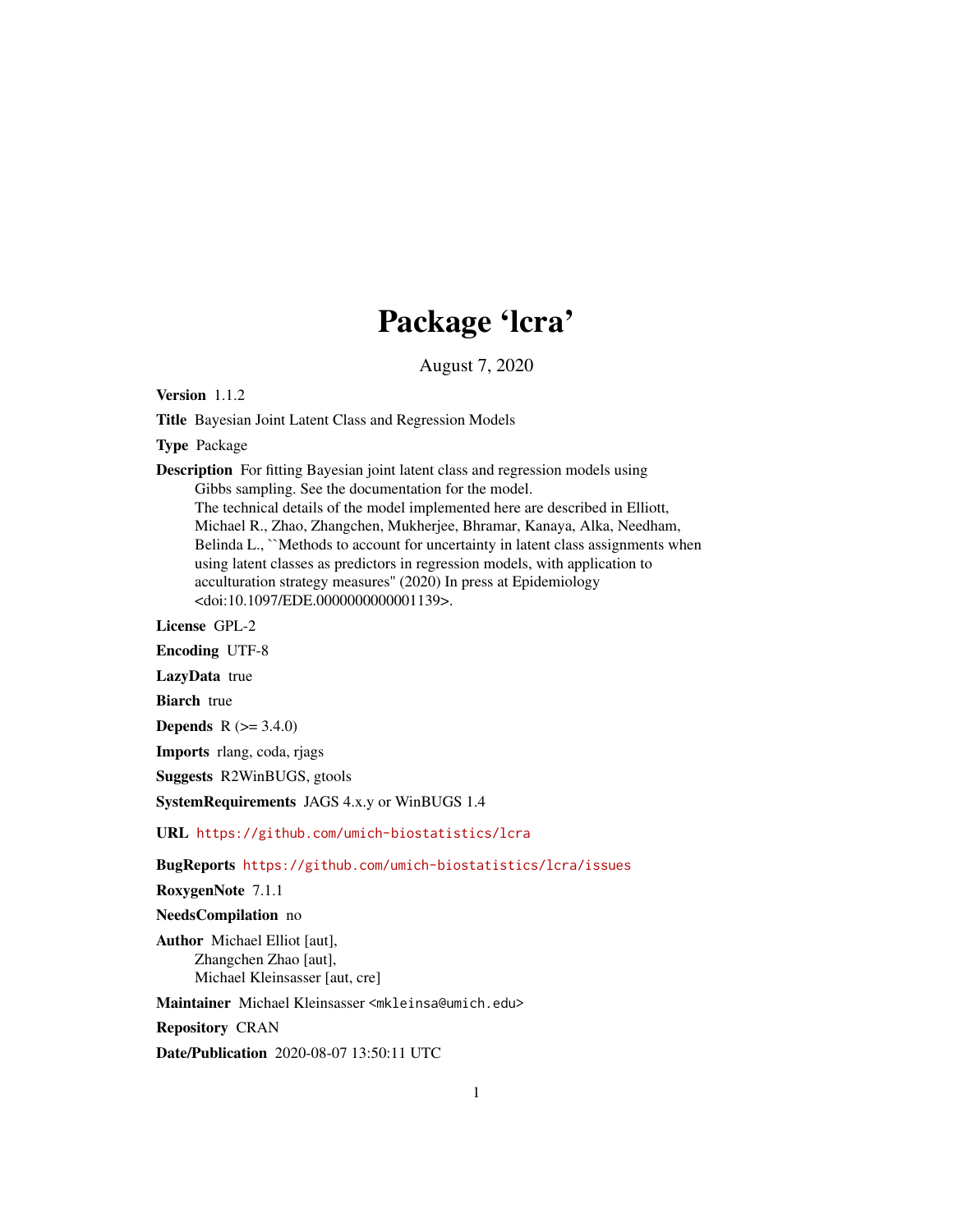### <span id="page-1-0"></span>R topics documented:

| Index | 13 |
|-------|----|
|       |    |
|       |    |
|       |    |
|       |    |
|       |    |
|       |    |

express *Small simulated data set*

### Description

Simulated data set with continuous regression outcome. The data set contains 150 observations of 8 variables, which include 5 manifest variables, and two regressors.

### Usage

express

### Format

An object of class data. frame with 150 rows and 8 columns.

- y Discrete regression outcome of interest
- Z1 Categorical manifest variable 1
- Z2 Categorical manifest variable 2
- Z3 Categorical manifest variable 3
- Z4 Categorical manifest variable 4
- Z5 Categorical manifest variable 5
- x1 Continuous predictor variable
- x2 Continuous predictor variable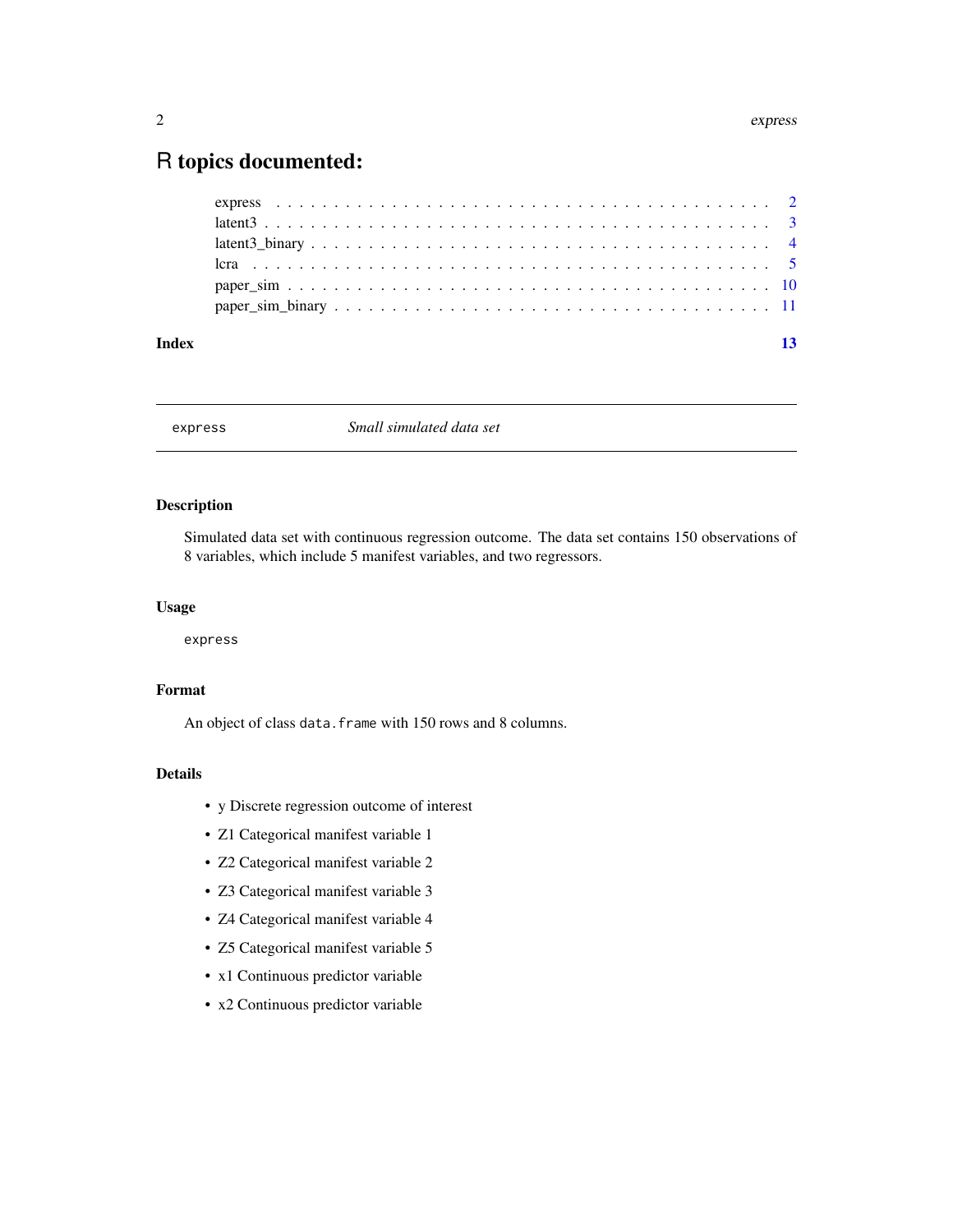<span id="page-2-0"></span>

### Description

Simulated data set with continuous regression outcome. The data set contains 350 observations of 16 variables, which include 12 manifest variables, and four regressors.

### Usage

latent3

### Format

An object of class data. frame with 350 rows and 17 columns.

- y Discrete regression outcome of interest
- Z1 Categorical manifest variable 1
- Z2 Categorical manifest variable 2
- Z3 Categorical manifest variable 3
- Z4 Categorical manifest variable 4
- Z5 Categorical manifest variable 5
- Z6 Categorical manifest variable 6
- Z7 Categorical manifest variable 7
- Z8 Categorical manifest variable 8
- Z9 Categorical manifest variable 9
- Z10 Categorical manifest variable 10
- Z11 Categorical manifest variable 11
- Z12 Categorical manifest variable 12
- x1 Continuous predictor variable
- x2 Continuous predictor variable
- x3 Continuous predictor variable
- x4 Continuous predictor variable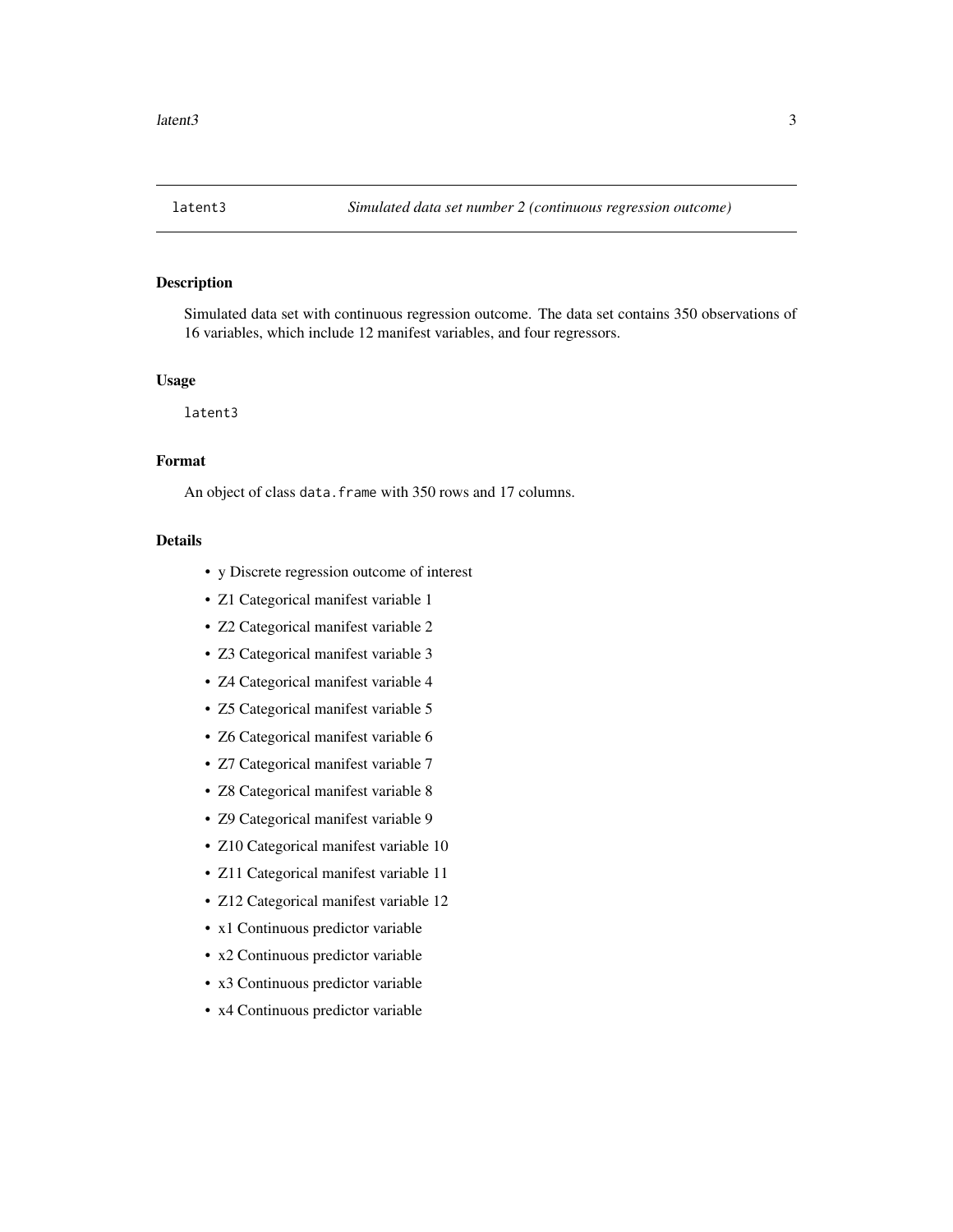### <span id="page-3-0"></span>Description

Simulated data set with discrete regression outcome. The data set contains 350 observations of 16 variables, which include 12 manifest variables, and four regressors.

### Usage

latent3\_binary

### Format

An object of class data. frame with 350 rows and 17 columns.

- y Discrete regression outcome of interest
- Z1 Categorical manifest variable 1
- Z2 Categorical manifest variable 2
- Z3 Categorical manifest variable 3
- Z4 Categorical manifest variable 4
- Z5 Categorical manifest variable 5
- Z6 Categorical manifest variable 6
- Z7 Categorical manifest variable 7
- Z8 Categorical manifest variable 8
- Z9 Categorical manifest variable 9
- Z10 Categorical manifest variable 10
- Z11 Categorical manifest variable 11
- Z12 Categorical manifest variable 12
- x1 Continuous predictor variable
- x2 Continuous predictor variable
- x3 Continuous predictor variable
- x4 Continuous predictor variable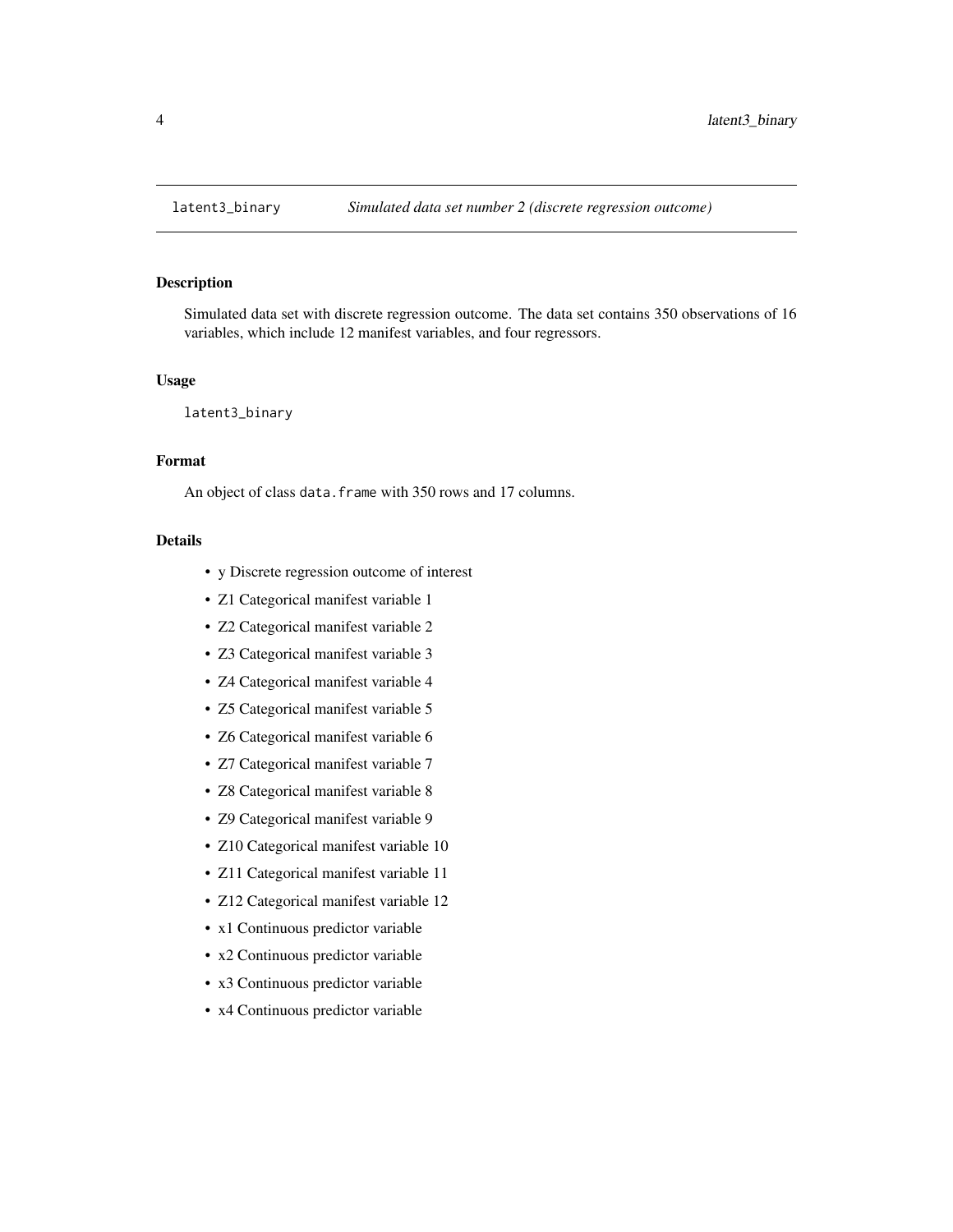### <span id="page-4-0"></span>Description

Given a set of categorical manifest outcomes, identify unmeasured class membership among subjects, and use latent class membership to predict regression outcome jointly with a set of regressors.

### Usage

```
lcra(
  formula,
  data,
  family,
 nclasses,
 manifest,
  sampler = "JAGS",
  inits = NULL,
 dir,
  n.chains = 3,
 n.iter = 2000,
  n.burnin = n.iter/2,
 n.thin = 1,
 n.adapt = 1000,
  useWINE = FALSE,
 WINE,
  debug = FALSE,
  ...
)
```
### Arguments

| data<br>data. frame with the column names specified in the regression formula and the<br>manifest argument. The columns used in the regression formula can be of any<br>type and will be dealt with using normal R behaviour. The manifest variable<br>columns, however, must be coded as numeric using positive integers. For ex-<br>ample, if one of the manifest outcomes takes on values 'Dislike', 'Neutral', and |
|------------------------------------------------------------------------------------------------------------------------------------------------------------------------------------------------------------------------------------------------------------------------------------------------------------------------------------------------------------------------------------------------------------------------|
| like', then code them as 1, 2, and 3.                                                                                                                                                                                                                                                                                                                                                                                  |
| family<br>a description of the error distribution to be used in the model. Currently the<br>options are c("gaussian") with identity link and c("binomial") which uses a logit<br>link.                                                                                                                                                                                                                                 |
| nclasses<br>numeric, number of latent classes                                                                                                                                                                                                                                                                                                                                                                          |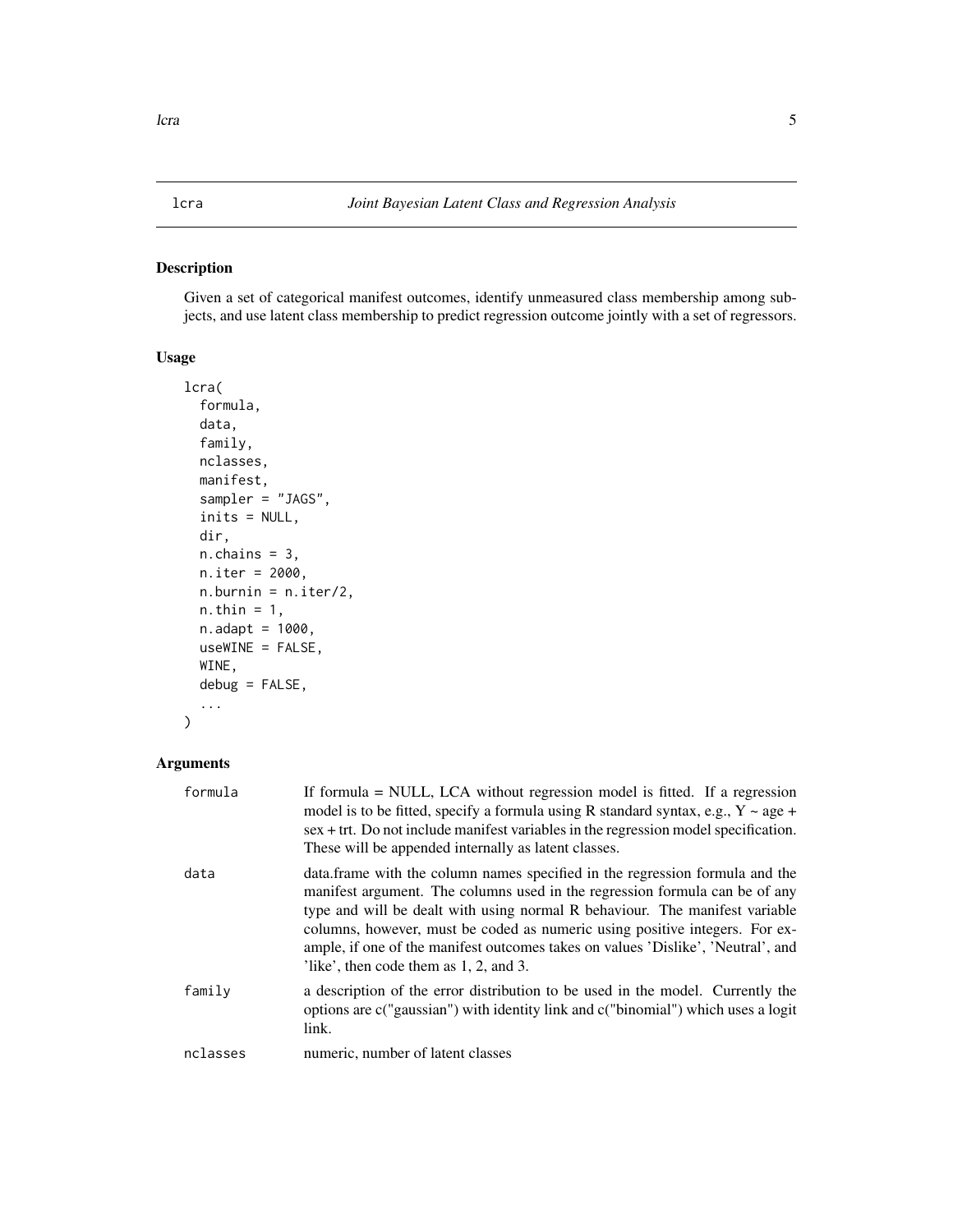| manifest | character vector containing the names of each manifest variable, e.g., manifest<br>$= c("Z1", "med_3", "X5").$ The values of the manifest columns must be nu-<br>merically coded with levels 1 through n_levels, where n_levels is the number of<br>levels for the ith manifest variable. The function will throw an error message if<br>they are not coded properly. |
|----------|-----------------------------------------------------------------------------------------------------------------------------------------------------------------------------------------------------------------------------------------------------------------------------------------------------------------------------------------------------------------------|
| sampler  | which MCMC sampler to use? lcra relies on Gibbs sampling, where the options<br>are "WinBUGS" or "JAGS". sampler $=$ "JAGS" is the default, and is recom-<br>mended                                                                                                                                                                                                    |
| inits    | list of initial values. Defaults will be set if nothing is specified. Inits must be<br>a list with n.chains elements; each element of the list is itself a list of starting<br>values for the model.                                                                                                                                                                  |
| dir      | Specify full path to the directory where you want to store the model file.                                                                                                                                                                                                                                                                                            |
| n.chains | number of Markov chains.                                                                                                                                                                                                                                                                                                                                              |
| n.iter   | number of total iterations per chain including burn-in.                                                                                                                                                                                                                                                                                                               |
| n.burnin | length of burn-in, i.e., number of iterations to discard at the beginning. Default<br>is n.iter/2.                                                                                                                                                                                                                                                                    |
| n.thin   | thinning rate. Must be a positive integer. Set n.thin $> 1$ to save memory and<br>computing time if n.iter is large.                                                                                                                                                                                                                                                  |
| n.adapt  | number of adaptive samples to take when using JAGS. See the JAGS documen-<br>tation for more information.                                                                                                                                                                                                                                                             |
| useWINE  | logical, attempt to use the Wine emulator to run WinBUGS, defaults to FALSE<br>on Windows and TRUE otherwise.                                                                                                                                                                                                                                                         |
| WINE     | character, path to WINE binary file. If not provided, the program will attempt<br>to find the WINE installation on your machine.                                                                                                                                                                                                                                      |
| debug    | logical, keep WinBUGS open debug, inspect chains and summary.                                                                                                                                                                                                                                                                                                         |
| .        | other arguments to bugs(). Run ?bugs to see list of possible arguments to pass<br>into bugs.                                                                                                                                                                                                                                                                          |

### Details

lcra allows for two different Gibbs samplers to be used. The options are WinBUGS or JAGS. If you are not on a Windows system, WinBUGS can be very difficult to get working. For this reason, JAGS is the default.

For further instructions on using WinBUGS, read this:

- Microsoft Windows: no problems or additional set-up required
- Linux, Mac OS X, Unix: possible with the Wine emulator via useWine = TRUE. Wine is a standalone program needed to emulate a Windows system on non-Windows machines.

The manifest variable columns in data must be coded as numeric with positive numbers. For example, if one of the manifest outcomes takes on values 'Dislike', 'Neutral', and 'like', then code them as 1, 2, and 3.

### Model Definition

The LCRA model is as follows: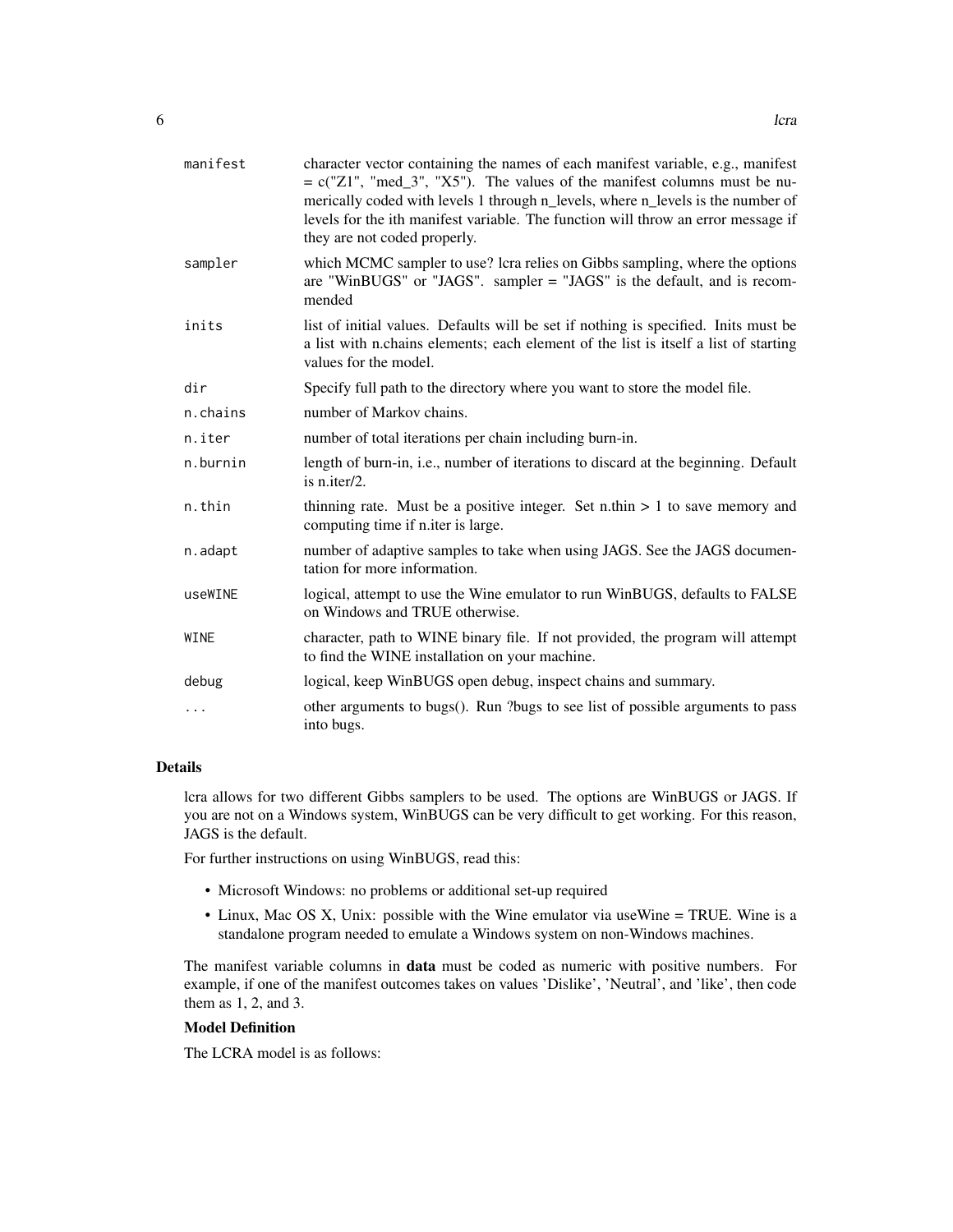$$
N(\eta_i, r^{-1})
$$
 for Gaussian outcome  
\n
$$
Y_i | X_i, C_i \sim \frac{e^{\eta}}{BIN} \left(1, \frac{e^{\eta}}{1 + e^{\eta}}\right)
$$
 for binomial outcome for  $\eta_i = \beta_0 + \sum_{m=1}^p X_m \beta_m + \sum_{j=1}^{J-1} \alpha_j I(C_i = j)$ 

 $P(Z_{il} | C_i = j) \sim MULTI(1, \pi_{1lj}, ..., \pi_{K_llj})$  for the  $l = 1, ..., L$  manifest mu gories,

 $\sim MULTI(1, \theta_1, ..., \theta_J)$  for the latent class variable.

The following priors are the default and cannot be altered by the user:

$$
P(\theta_1, ..., \theta_J) \sim \text{DIRICHLET}(1 / J, ..., 1 / J)
$$
  
\n
$$
P(\pi_{1lj}, ..., \pi_{K,lj}) \sim \text{DIRICHLET}(1 / K_1, ..., 1 / K_l)
$$
 for all  $l = 1, ..., L, k = 1, ..., K$   
\n
$$
P(\alpha_j) \sim N(0, 10)
$$
 for all  $j = 1, ..., J$   
\n
$$
P(\beta_m) \sim N(0, 10)
$$
 for all  $m = 1, ..., P$   
\nNote that this model assumes  $Y \perp Z | C$ , and does not allow for de covariates.

Please note also that the reference category for latent classes in the outcome model output is always the Jth latent class in the output, and the bugs output is defined by the Latin equivalent of the model parameters (beta, alpha, tau, pi, theta). Also, the bugs output includes the variable true, which corresponds to the MCMC draws of  $C_i$ ,  $i = 1,...,n$ , as well as the MCMC draws of the deviance (DIC) statistic. Finally the bugs output for pi is stored in a three dimensional array corresponding to (class, variable, category), where category is indexed by 1 through maximum K\_l; for variables where the number of categories is less than maximum K\_l, these cells will be set to NA. The parameters outputted by the lcra function currently are not user definable.

### Value

Return type depends on the sampler chosen.

the control of the control of the

If sampler = "WinBUGS", then the return object is: WinBUGS object and lists of draws and summaries. Use fit\$ to browse options.

If sampler = "JAGS", then the return object is: An MCMC list of class mcmc.list, which can be analyzed with the coda package. Each column is a parameter and each row is a draw. You can extract a parameter by name, e.g., fit[,"beta[1]"]. For a list of all parameter names from the fit, call colnames(as.matrix(fit)), which returns a character vector with the names.

### References

"Methods to account for uncertainty in latent class assignments when using latent classes as predictors in regression models, with application to acculturation strategy measures" (2020) In press at Epidemiology. doi:10.1097/EDE.0000000000001139

### Examples

```
if(requireNamespace("rjags")){
# quick example
inits = list(list(theta = c(0.33, 0.33, 0.34), beta = rep(0, length = 3),
             alpha = rep(0, length = 2), tau = 0.5, true = rep(1, length = nrow(express))))fit = lcra(formula = y \sim x1 + x2, family = "gaussian", data = express,
           nclasses = 3, inits = inits, manifest = past^2, 1:5),
           n.chains = 1, n.iter = 50)
```
 $l$ cra $\frac{7}{2}$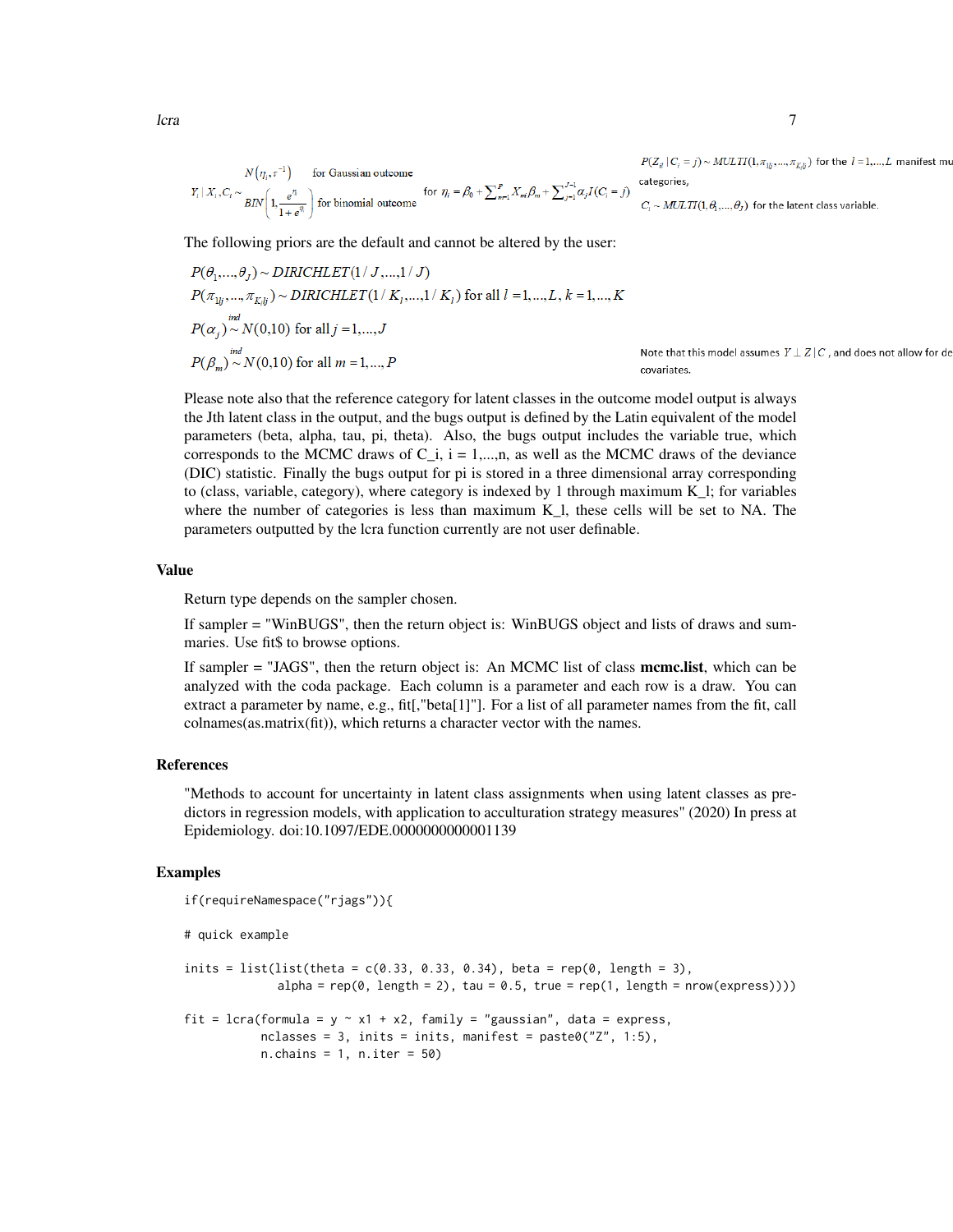```
data('paper_sim')
# Set initial values
inits =
 list(
    list(theta = c(0.33, 0.33, 0.34), beta = rep(0, length = 3),alpha = rep(\emptyset, length = 2), tau = \emptyset.5, true = rep(1, length = 100)),
    list(theta = c(0.33, 0.33, 0.34), beta = rep(0, length = 3),alpha = rep(0, length = 2), tau = 0.5, true = rep(1, length = 100)),list(theta = c(0.33, 0.33, 0.34), beta = rep(0, length = 3),alpha = rep(0, length = 2), tau = 0.5, true = rep(1, length = 100))
  )
# Fit model 1
fit.gaus_paper = lcra(formula = Y ~ x1 + X2, family = "gaussian",data = paper_sim, nclasses = 3, manifest = paste0("Z", 1:10),
                      inits = inits, n.chains = 3, n.iter = 5000)# Model 1 results
library(coda)
summary(fit.gaus_paper)
plot(fit.gaus_paper)
# simulated examples
library(gtools) # for Dirichel distribution
# with binary response
n <- 500
X1 <- runif(n, 2, 8)
X2 \leq - rbinom(n, 1, .5)
Cstar <- rnorm(n, .25 \times X1 - .75 \times X2, 1)
C <- 1 * (Cstar <= .8) + 2 * (Cstar > .8) & (Cstar <= 1.6)) + 3 * (Cstar > 1.6)
pi1 <- rdirichlet(10, c(5, 4, 3, 2, 1))
pi2 <- rdirichlet(10, c(1, 3, 5, 3, 1))
pi3 <- rdirichlet(10, c(1, 2, 3, 4, 5))
Z1<-(C==1)*t(rmultinom(n,1,pi1[1,]))%*%c(1:5)+(C==2)*
  t(rmultinom(n,1,pi2[1,]))%*%c(1:5)+(C==3)*t(rmultinom(n,1,pi3[1,]))%*%c(1:5)
Z2<-(C==1)*t(rmultinom(n,1,pi1[2,]))%*%c(1:5)+(C==2)*
  t(rmultinom(n,1,pi2[2,]))%*%c(1:5)+(C==3)*t(rmultinom(n,1,pi3[2,]))%*%c(1:5)
Z3<-(C==1)*t(rmultinom(n,1,pi1[3,]))%*%c(1:5)+(C==2)*
  t(rmultinom(n,1,pi2[3,]))%*%c(1:5)+(C==3)*t(rmultinom(n,1,pi3[3,]))%*%c(1:5)
Z4<-(C==1)*t(rmultinom(n,1,pi1[4,]))%*%c(1:5)+(C==2)*
  t(rmultinom(n,1,pi2[4,]))%*%c(1:5)+(C==3)*t(rmultinom(n,1,pi3[4,]))%*%c(1:5)
Z5<-(C==1)*t(rmultinom(n,1,pi1[5,]))%*%c(1:5)+(C==2)*
  t(rmultinom(n,1,pi2[5,]))%*%c(1:5)+(C==3)*t(rmultinom(n,1,pi3[5,]))%*%c(1:5)
```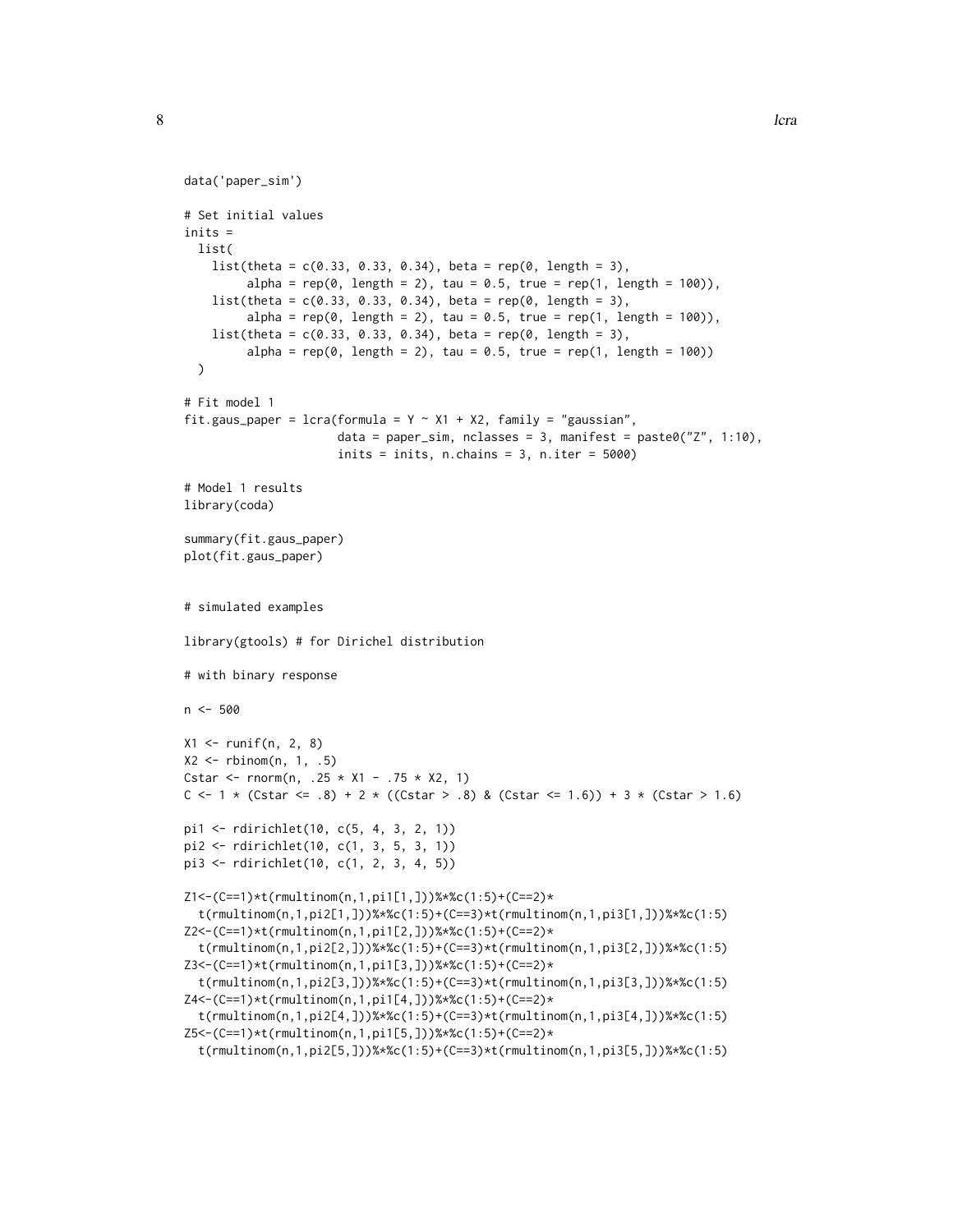```
Z6<-(C==1)*t(rmultinom(n,1,pi1[6,]))%*%c(1:5)+(C==2)*
  t(rmultinom(n,1,pi2[6,]))%*%c(1:5)+(C==3)*t(rmultinom(n,1,pi3[6,]))%*%c(1:5)
Z7<-(C==1)*t(rmultinom(n,1,pi1[7,]))%*%c(1:5)+(C==2)*
  t(rmultinom(n,1,pi2[7,]))%*%c(1:5)+(C==3)*t(rmultinom(n,1,pi3[7,]))%*%c(1:5)
Z8<-(C==1)*t(rmultinom(n,1,pi1[8,]))%*%c(1:5)+(C==2)*
  t(rmultinom(n,1,pi2[8,]))%*%c(1:5)+(C==3)*t(rmultinom(n,1,pi3[8,]))%*%c(1:5)
Z9<-(C==1)*t(rmultinom(n,1,pi1[9,]))%*%c(1:5)+(C==2)*
  t(rmultinom(n,1,pi2[9,]))%*%c(1:5)+(C==3)*t(rmultinom(n,1,pi3[9,]))%*%c(1:5)
Z10<-(C==1)*t(rmultinom(n,1,pi1[10,]))%*%c(1:5)+(C==2)*
  t(rmultinom(n,1,pi2[10,]))%*%c(1:5)+(C==3)*t(rmultinom(n,1,pi3[10,]))%*%c(1:5)
Z <- cbind(Z1, Z2, Z3, Z4, Z5, Z6, Z7, Z8, Z9, Z10)
Y <- rbinom(n, 1, exp(-1 - .1*X1 + X2 + 2*(C == 1) + 1*(C == 2)) /
              (1 + \exp(1 - .1*) + X1 + X2 + 2*(C == 1) + 1*(C == 2))))mydata = data.frame(Y, X1, X2, Z1, Z2, Z3, Z4, Z5, Z6, Z7, Z8, Z9, Z10)
inits = list(list(theta = c(0.33, 0.33, 0.34), beta = rep(0, length = 3),
                  alpha = rep(0, length = 2), true = rep(1, length = nrow(mydata))))fit = lcra(formula = Y ~ X1 + X2, family = "binomial", data = mydata,
           nclasses = 3, inits = inits, manifest = paste0("Z", 1:10),
           n.chains = 1, n.iter = 1000)
summary(fit)
plot(fit)
# with continuous response
n < -500X1 <- runif(n, 2, 8)
X2 \leq rbinom(n, 1, .5)
Cstar <- rnorm(n, .25*X1 - .75*X2, 1)
C <- 1 * (Cstar <= .8) + 2*((Cstar > .8) & (Cstar <= 1.6)) + 3*(Cstar > 1.6)
pi1 <- rdirichlet(10, c(5, 4, 3, 2, 1))
pi2 <- rdirichlet(10, c(1, 3, 5, 3, 1))
pi3 <- rdirichlet(10, c(1, 2, 3, 4, 5))
pi4 <- rdirichlet(10, c(1, 1, 1, 1, 1))
Z1<-(C==1)*t(rmultinom(n,1,pi1[1,]))%*%c(1:5)+(C==2)*
  t(rmultinom(n,1,pi2[1,]))%*%c(1:5)+(C==3)*
  t(rmultinom(n,1,pi3[1,]))%*%c(1:5)+(C==4)*t(rmultinom(n,1,pi4[1,]))%*%c(1:5)
Z2<-(C==1)*t(rmultinom(n,1,pi1[2,]))%*%c(1:5)+(C==2)*
  t(rmultinom(n,1,pi2[2,]))%*%c(1:5)+(C==3)*
  t(rmultinom(n,1,pi3[2,]))%*%c(1:5)+(C==4)*t(rmultinom(n,1,pi4[2,]))%*%c(1:5)
Z3<-(C==1)*t(rmultinom(n,1,pi1[3,]))%*%c(1:5)+(C==2)*
  t(rmultinom(n,1,pi2[3,]))%*%c(1:5)+(C==3)*
  t(rmultinom(n,1,pi3[3,]))%*%c(1:5)+(C==4)*t(rmultinom(n,1,pi4[3,]))%*%c(1:5)
Z4<-(C==1)*t(rmultinom(n,1,pi1[4,]))%*%c(1:5)+(C==2)*
  t(rmultinom(n,1,pi2[4,]))%*%c(1:5)+(C==3)*
```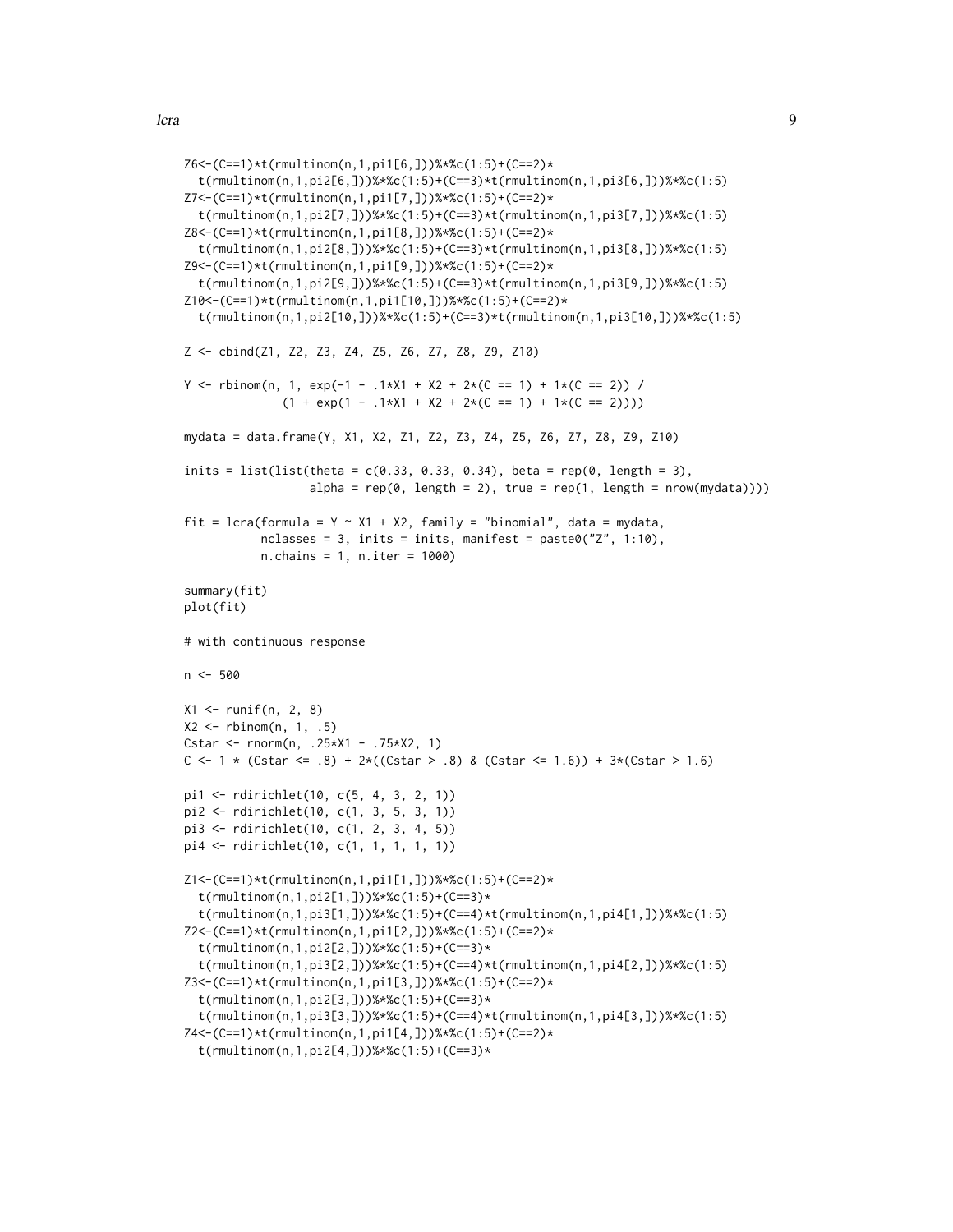```
t(rmultinom(n,1,pi3[4,]))%*%c(1:5)+(C==4)*t(rmultinom(n,1,pi4[4,]))%*%c(1:5)
Z5<-(C==1)*t(rmultinom(n,1,pi1[5,]))%*%c(1:5)+(C==2)*
 t(rmultinom(n,1,pi2[5,]))%*%c(1:5)+(C==3)*
 t(rmultinom(n,1,pi3[5,]))%*%c(1:5)+(C==4)*t(rmultinom(n,1,pi4[5,]))%*%c(1:5)
Z6<-(C==1)*t(rmultinom(n,1,pi1[6,]))%*%c(1:5)+(C==2)*
  t(rmultinom(n,1,pi2[6,]))%*%c(1:5)+(C==3)*
  t(rmultinom(n,1,pi3[6,]))%*%c(1:5)+(C==4)*t(rmultinom(n,1,pi4[6,]))%*%c(1:5)
Z7<-(C==1)*t(rmultinom(n,1,pi1[7,]))%*%c(1:5)+(C==2)*
 t(rmultinom(n,1,pi2[7,]))%*%c(1:5)+(C==3)*
  t(rmultinom(n,1,pi3[7,]))%*%c(1:5)+(C==4)*t(rmultinom(n,1,pi4[7,]))%*%c(1:5)
Z8<-(C==1)*t(rmultinom(n,1,pi1[8,]))%*%c(1:5)+(C==2)*
  t(rmultinom(n,1,pi2[8,]))%*%c(1:5)+(C==3)*
  t(rmultinom(n,1,pi3[8,]))%*%c(1:5)+(C==4)*t(rmultinom(n,1,pi4[8,]))%*%c(1:5)
Z9<-(C==1)*t(rmultinom(n,1,pi1[9,]))%*%c(1:5)+(C==2)*
 t(rmultinom(n,1,pi2[9,]))%*%c(1:5)+(C==3)*
  t(rmultinom(n,1,pi3[9,]))%*%c(1:5)+(C==4)*t(rmultinom(n,1,pi4[9,]))%*%c(1:5)
Z10<-(C==1)*t(rmultinom(n,1,pi1[10,]))%*%c(1:5)+(C==2)*
  t(rmultinom(n,1,pi2[10,]))%*%c(1:5)+(C==3)*
  t(rmultinom(n,1,pi3[10,]))%*%c(1:5)+(C==4)*t(rmultinom(n,1,pi4[10,]))%*%c(1:5)
Z <- cbind(Z1, Z2, Z3, Z4, Z5, Z6, Z7, Z8, Z9, Z10)
Y <- rnorm(n, 10 - .5*X1 + 2*X2 + 2*(C == 1) + 1*(C == 2), 1)mydata = data.frame(Y, X1, X2, Z1, Z2, Z3, Z4, Z5, Z6, Z7, Z8, Z9, Z10)
inits = list(list(theta = c(0.33, 0.33, 0.34), beta = rep(0, length = 3),
                  alpha = rep(0, length = 2), true = rep(1, length = nrow(mydata)),tau = 0.5))
fit = lcra(formula = Y ~ X1 + X2, family = "gaussian", data = mydata,
          nclasses = 3, inits = inits, manifest = past@("Z", 1:10),
          n.chains = 1, n.iter = 1000)
summary(fit)
plot(fit)
}
```
paper\_sim *Simulated data set (continuous regression outcome)*

### Description

Simulated data set with continuous regression outcome. The data set contains 100 observations of 13 variables, which include 10 manifest variables, and two regressors - one continuous and one dummy.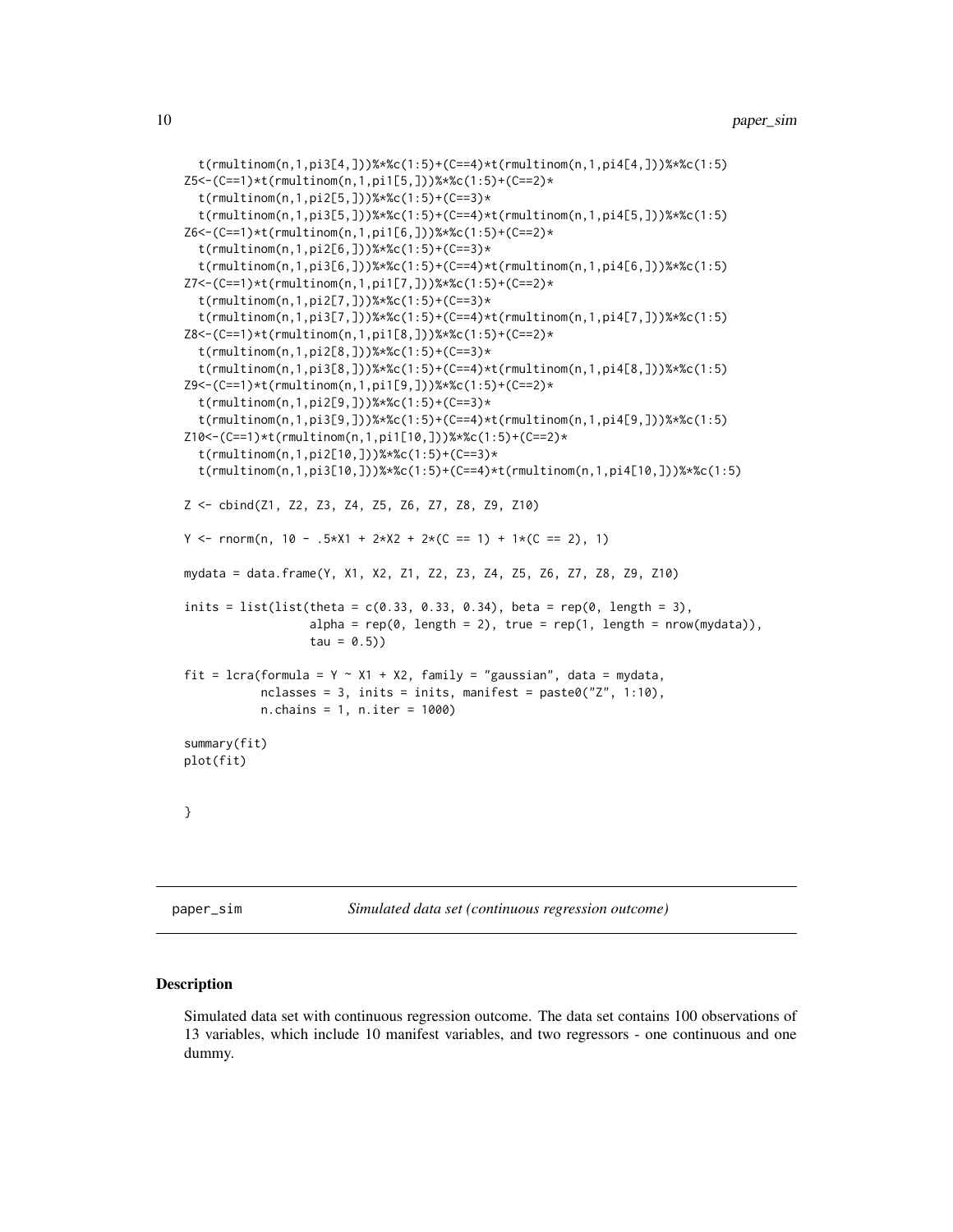### <span id="page-10-0"></span>paper\_sim\_binary 11

### Usage

paper\_sim

### Format

An object of class data.frame with 100 rows and 13 columns.

### Details

- Y Continuous regression outcome of interest
- Z1 Categorical manifest variable 1
- Z2 Categorical manifest variable 2
- Z3 Categorical manifest variable 3
- Z4 Categorical manifest variable 4
- Z5 Categorical manifest variable 5
- Z6 Categorical manifest variable 6
- Z7 Categorical manifest variable 7
- Z8 Categorical manifest variable 8
- Z9 Categorical manifest variable 9
- Z10 Categorical manifest variable 10
- X1 Continuous predictor variable
- X2 Categorical variable with values 1, 0

paper\_sim\_binary *Simulated data set (discrete regression outcome)*

### Description

Simulated data set with discrete regression outcome. The data set contains 100 observations of 13 variables, which include 10 manifest variables, and two regressors - one continuous and one dummy.

### Usage

paper\_sim\_binary

### Format

An object of class data. frame with 100 rows and 13 columns.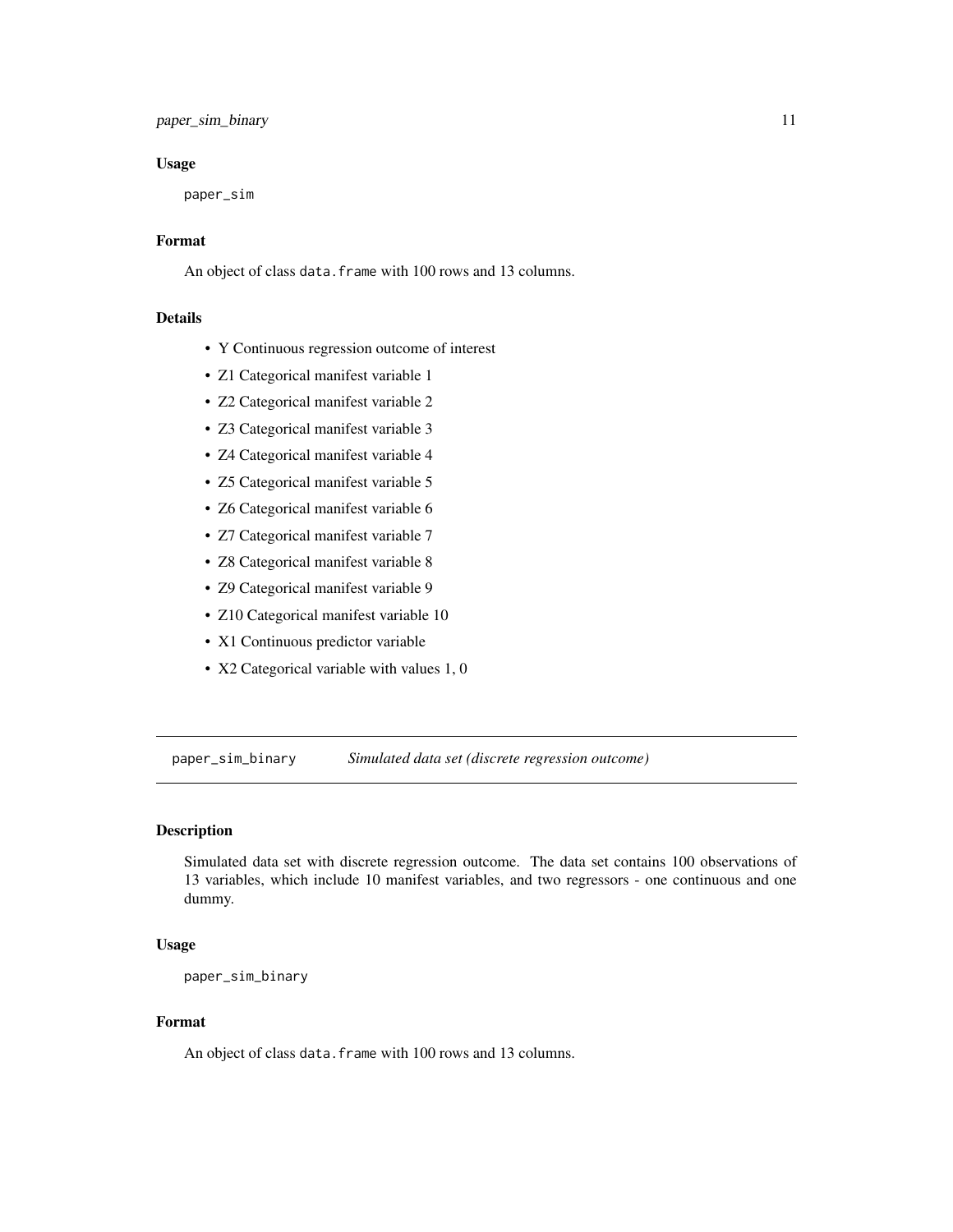- Y Discrete regression outcome of interest
- Z1 Categorical manifest variable 1
- Z2 Categorical manifest variable 2
- Z3 Categorical manifest variable 3
- Z4 Categorical manifest variable 4
- Z5 Categorical manifest variable 5
- Z6 Categorical manifest variable 6
- Z7 Categorical manifest variable 7
- Z8 Categorical manifest variable 8
- Z9 Categorical manifest variable 9
- Z10 Categorical manifest variable 10
- X1 Continuous predictor variable
- X2 Categorical variable with values 1, 0